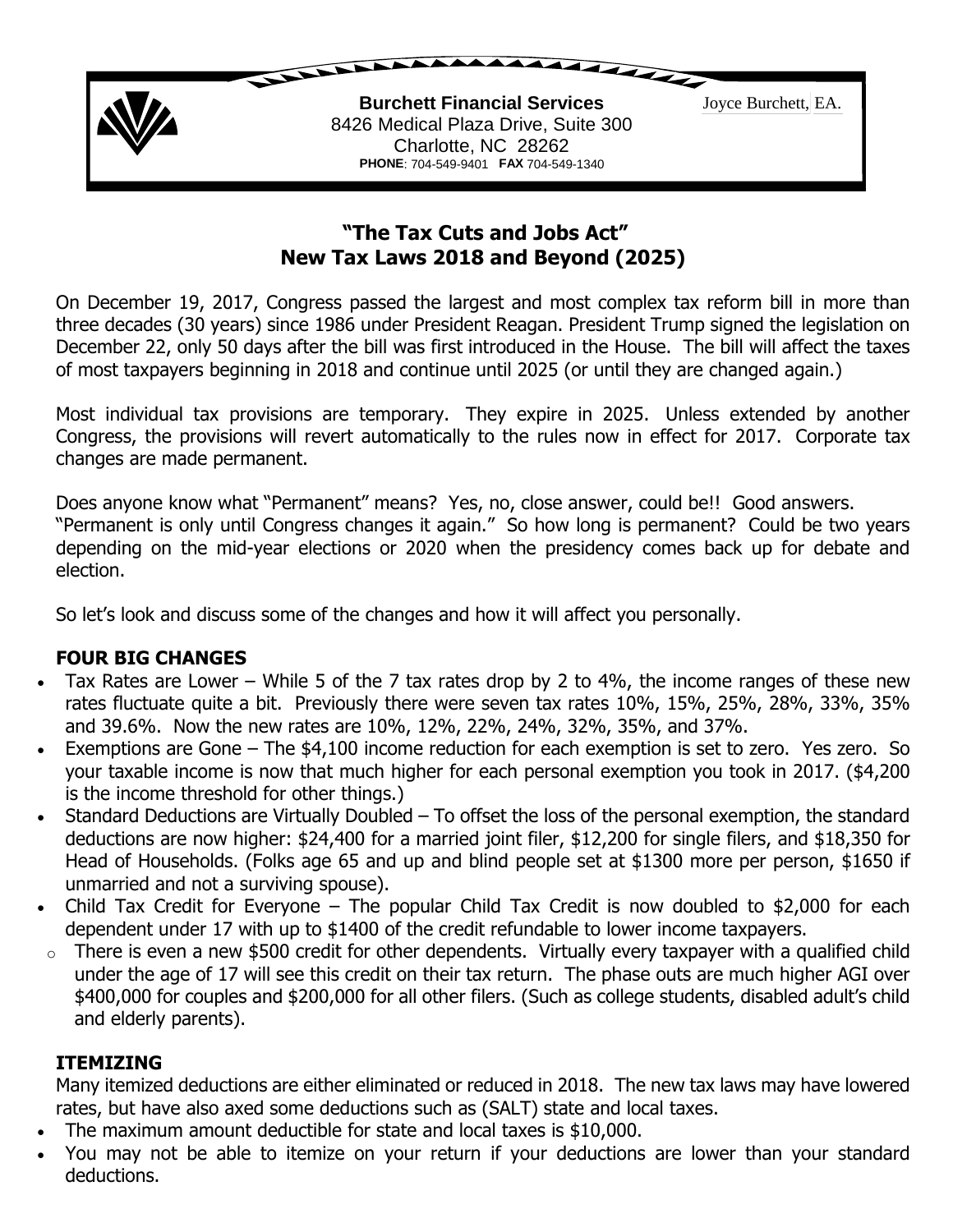- You may still be able to itemize if you have high medical expenses, charitable contributions, and home mortgage, single and own a home or live in a high-tax state.
- Medical- AGI threshold was 7.5% for 2018 and goes to 10% of all filers beginning in 2019 and beyond.
- Home mortgages-Interest can be deducted up to \$750,000 on new acquisition debt (primary & secondary residence) down from 1 million incurred after December 14, 2017.
- Home interest on existing or new home equity loans not deductible after 2017.
- Interest and taxes are still fully deductible on rental realty, businesses and farms on Schedules E, C, and F.
- Casualty losses- Eliminated by the new law for personal casualty losses, but can if presidentially declared a disaster area.
- Margin Interest-4952-Sch A is still deductible. This interest paid against an investment account when borrowing to make additional purchases or loans against the value.
- Charitable Contributions-are still deductible, but the adjusted gross income limitation on cash donations is hiked from 50% to 60%. Excess carry over is carried for five years.
- Phase Out of itemized deductions for upper-income tax payers is scrapped. (Pease limitation)
- Miscellaneous deductions- are no longer deductible: Unreimbursed employee business expenses, investment advisor fees, tax preparation fees, safety deposit boxes, uniforms, safety equipment, trade licenses, continuing education, business travel, and etc.

# **THIS AND THAT RULES**

- Tax Rates for Long Term- Capital gains and qualified dividends do not change. Assets are long term if held for more than a year. Rates are 0, 15% or 20 %. It used to be based on the tax bracket, but now is on set income thresholds
- $\circ$  The 0% rate for tax payers with taxable income under \$39,375 for singles and \$78,750 on joint returns, 20% rate starts at \$434,550 for singles and \$488,850 for joint filers. The 15% rate applies for filers between those break points.
- o Also have 3.8% surtax on Net investment income of singles over \$200,000 and couples over \$250,000
- 529 College Savings- The new law allows tax-free distributions up to \$10,000 per student per year to pay tuition for elementary and secondary private and parochial schools. This \$10,000 cap doesn't apply to college withdrawals.
- There are favorable changes to ABLE savings programs for the disabled. Can do tax-free rollovers from the 529 plan to ABLE accounts. Contributions to their accounts over the \$15,000 annual pay in limit are eligible for the saver's credit.
- Moving Expenses- for relocation of jobs cannot be deducted unless for military orders (active duty). Also, if you're a reservist or part of The National Guard, then you can deduct overnight travel expenses if your trip exceeds 100miles. It's done on page 1 of 1040.
- Medicare-Part D- Prescription drug programs "Infamous "Doughnut hole" will end in 2019. Beginning in 2019, Part D enrollees' out of pocket share will be 25% until they reach the \$5000 level. Medicare Part B will rise for 2020 to \$144.60.
- The new law did not repeal the amount- It keeps (AMT) alternative minimum tax with higher exemptions. 111,700 for joint and \$71,700 for singles and head of household.
- Obama Care- Fine mandates are repealed after 2018. In 2019, you are free again to choose to have health insurance or NOT to have health insurance without paying a penalty.
- First time abatement program- above time abatement of penalty for delinquent returns or paying taxes late.
- There are tighter rules for preparers if filing for head of household in 2019 on tax returns. There is form 8867 that has to be attached for all returns claiming earned income credit. The child credit, and the American opportunity tax credit for education. There is a \$520 penalty if not attached.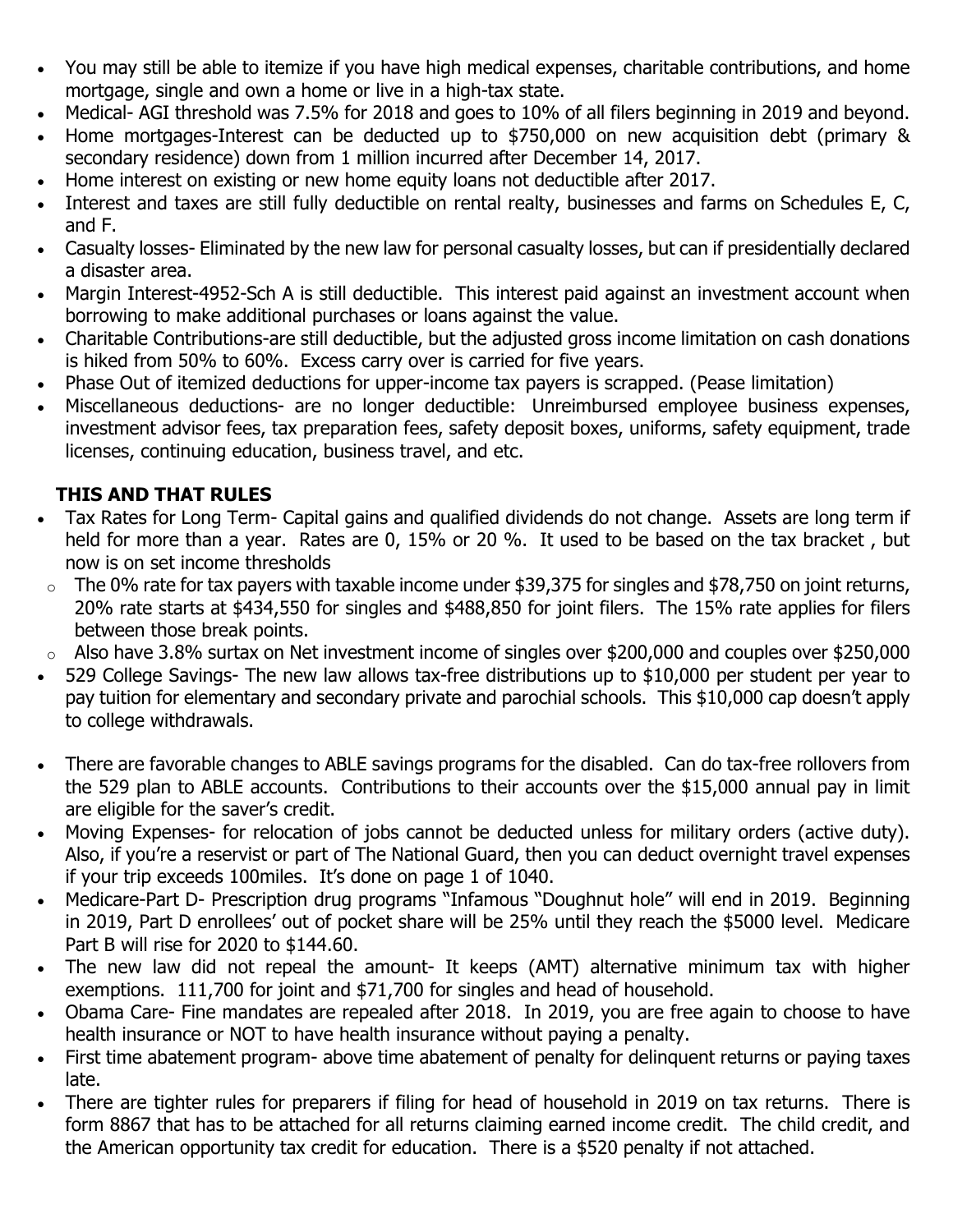- Alimony Tax Rules Changing- Any divorce agreement effective after December 31, 2018 will be subject to new rules namely: Alimony is no longer tax deductible for the payer; Alimony is no longer taxed as income for the recipient.
- Fewer estates will be subject to the estate laws- Congress raised the lifetime estate and gift tax exemption to \$11,400 million. The rate remains 40% and the annual gift tax exclusion for 2018 is \$15,000 per done.
- Roth IRA Conversions- Conversions once converted you can't go back.
- The HSA for 2019- Self-only coverage is \$3500 and family coverage is \$7000
- President Trump wants more small businesses to offer retirement plans. He signed an executive order making it easier for small firms to band together in a single retirement plan.
- RMD's- required minimum distributions life expectancy tables haven't been update since 2002. With longer life expectancies, it will allow smaller minimum payouts and allow them to keep money in the accounts longer. These updated tables came in 2019 and apply to withdrawals for 2021 and beyond.
- There was a one year extension of expired tax breaks that lapsed after 2016. The write off for private mortgage insurance (PMI), the above the line tuition deductions, forgiveness of debt on a primary residence up to \$2 million exclusion, energy credits. They were revived to apply for 2017 returns, but expired again on January 2, 2018.
- Some disabled veterans will hear from the Defense Dept. about tax relief- A law requires DOD to identify veterans who received disability severance pay after 1990 from which taxes were improperly withheld, and to notify them of their rights. IRS and DOD are sending out letters to nearly 130,000 eligible veterans. Those who get a letter generally have one year from its date to file a claim for refund with IRS on Form 1040X. You can seek a refund based on the amount of actual benefits that you received or opt for standard refund amounts varying from \$1,750 to \$3,200, depending on the year you received the disability payment. For all of the details, including where to file the 1040X, see

## **NEW TAX RULES FOR SMALL BUSINESSES**

- This impacts every small business from sole proprietors to S Corporations and partnerships, LLC, or any pass-thru entity. Regular corporations (C Corps') will pay at a 21% flat rate down from the top rate of 35% beginning in 2018. Corporate AMT was also killed.
- The break phase outs for high earners in professional service fields, such as law, consulting, accounting, health or financial services, with taxable income in excess of \$315,000 for joint returns and \$157,500 for all other payers. If you're in one of these service fields and your total income exceeds \$415,000 for joint returns and \$207,500 for all others, the deductions are zero for that business.
- New Business Deduction- There is a new 20% small business qualified income deduction (QBI). This new tax benefit has many limits and qualifications, but should benefit most businesses. These are some of the most complex in the new law.
- Revised Capital Expensing rules- There is a new 100% first year bonus depreciation benefit and Section 179 capital purchase expensing limits increase to \$1 million.
- Limited Entertainment Deduction- While most qualified business meals can still be deducted by 50%, entertainment related expenses are typically no longer deductible. This means no more show tickets, golf course fees, sporting events, and such, even if taking clients. Holiday parties are still fully deductible. Employee meals on business travel remains 50 percent deductible by the employer. The same rules apply to meals an employer brings on site for employee meetings and other on the premises meals that are provided for the convenience of the employer. To be on the safe side, business owners should track all their receipts based on the specific meal or entertainment expense.

#### **CONCLUSION**

This 2018 tax bill has some .It will be good for some people, bad for others, and downright ugly for others. This bill reduces taxes for the lower and medium class taxpayers and will raise taxes for higher income taxpayers because of the reduction in deductions.